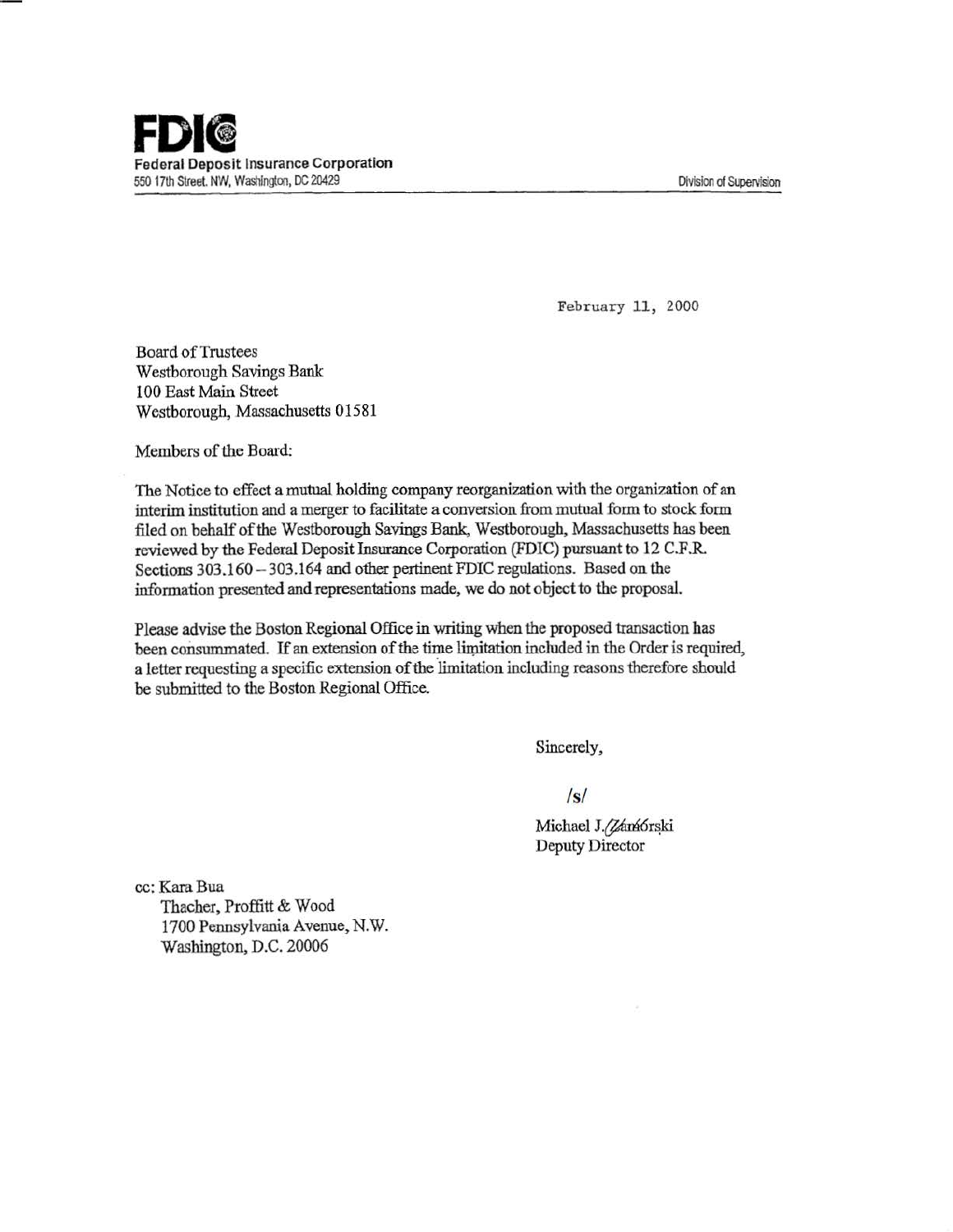## FEDERAL DEPOSIT INSURANCE CORPORATION

RE: Westborough Savings Bank Westborough, Massachusetts Applications for Consent to Merge

## **ORDER AND BASIS FOR CORPORATION APPROVAL**

Pursuant to Section 18(c) and other provisions of the Federal Deposit Insurance Act (FDI Act), an application has been filed on behalf of the Westborough Savings Bank, Westborough, Worcester County, Massachusetts, (Bank), currently a mutually-owned, Bank Insurance Fund member, state-chartered institution with total resources of \$171 ,845,000 and total deposits of \$147,329,000 as of June 30, 1999, for the FDIC's consent to merge with the Westborough Interim Savings Bank II, Westborough, Massachusetts, a proposed, interim, Massachusetts-chartered stock savings bank.

This transaction is the result of the Bank's plan of reorganization which, solely to facilitate this undertaking, includes:

1. The Bank will organize Westborough Bancorp as a mutual savings bank (Mutual Bank);

2. The Mutual Bank will form two wholly-owned subsidiaries, one of which will be Westborough Financial Services, Inc. (Stock Holding Company) and the other of which will be the Westborough Interim Savings Bank II (Interim);

3. The Bank will convert from mutual form to stock form to become the Westborough Bank (Stock Bank);

4. The Mutual Bank will exchange its charter for a Massachusetts mutual holding company charter and thereby become Westborough Bancorp, MHC (MHC);

5. Interim will merge into the Stock Bank, with the Stock Bank as the surviving entity, and the depositors of the Stock Bank will receive interests in the MHC that are identical to the interests formerly held in the Bank; and

6. The MHC will contribute all of the outstanding shares of the Stock Bank to the Stock Holding Company.

7. The Stock Holding Company intends to offer for sale 35 percent of its common stock on a priority basis to qualifying depositors and to tax-qualified employee benefit plans.

Upon consummation of the reorganization, the deposits of the Bank will continue to be insured under the Bank Insurance Fund. On the effective date of the reorganization, the Westborough Bank will be the wholly-owned subsidiary of Westborough Financial Services, Inc. The Westborough Bancorp, MHC, a newly organized, Massachusetts-chartered mutual holding company, will retain a majority interest in the Stock Holding Company, and a minority interest will be sold to the public. Applications for the establishment of Westborough Bancorp, MHC have been filed with the Federal Reserve Bank of Boston. The resultant bank will operate with the title of the Westborough Bank, Westborough, Massachusetts. Following the consummation of the merger, the resultant bank will operate the same banking business, with the same management, at the same locations now being served by the Bank. The proposed transaction, per se, will not alter the competitive structure of banking in the market served by the Bank. Notice of the proposed transaction, in a form approved by the FDIC, has been published pursuant to the FDI Act. The principal office will be at 100 E. Main Street, Westborough, Massachusetts.

A review of available information, including the Community Reinvestment Act (CRA) Statements of the proponent, discloses no inconsistencies with the purposes of the CRA. The new institution is expected to